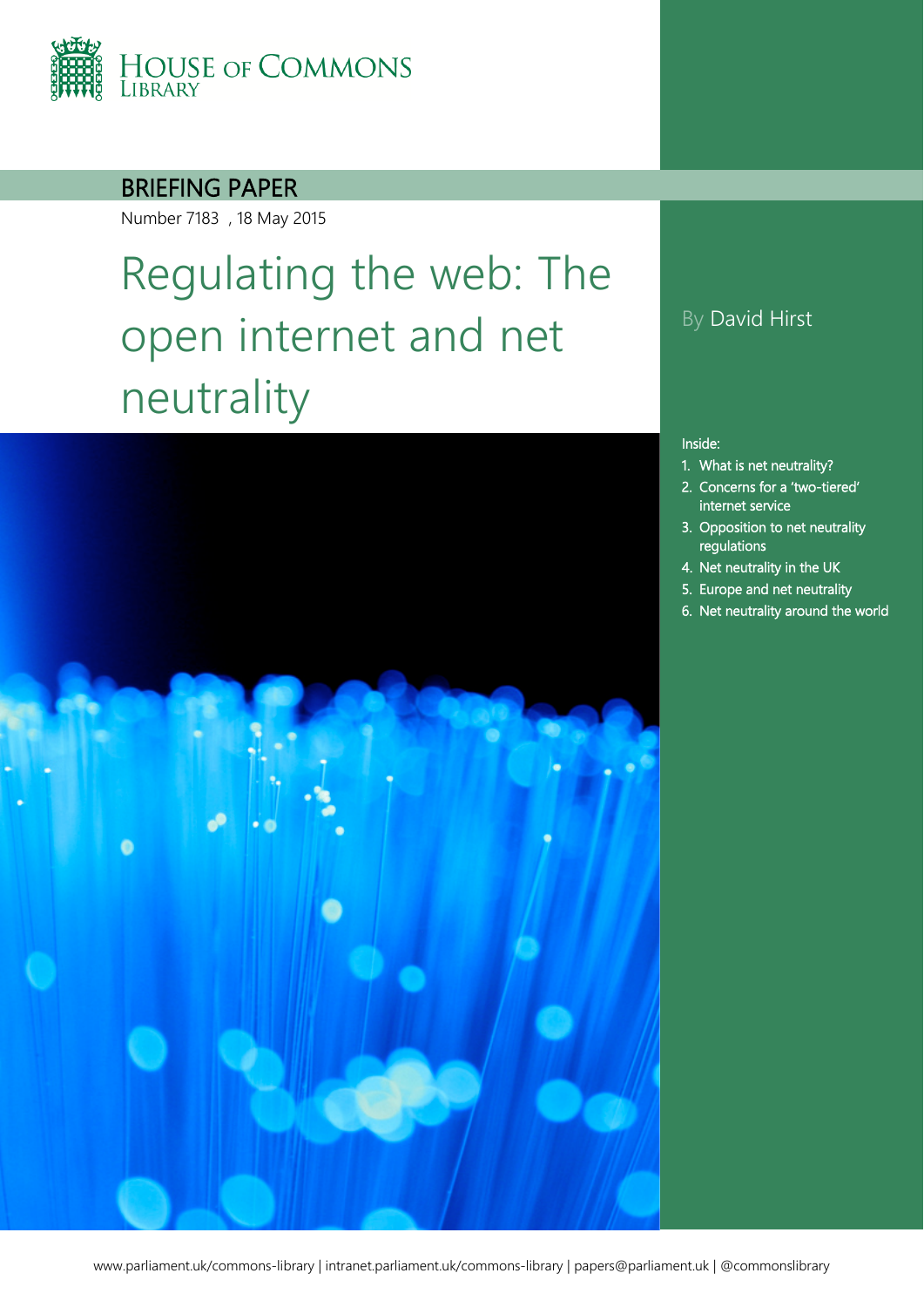# **Contents**

| Summary                 |                                                                                                                                                      | 3                          |
|-------------------------|------------------------------------------------------------------------------------------------------------------------------------------------------|----------------------------|
| 1.                      | What is net neutrality?                                                                                                                              | $\overline{4}$             |
| 2.<br>2.1<br>2.2<br>2.3 | Concerns for a 'two-tiered' internet service<br>Online fast and slow lanes<br>"Fast lane is how the internet is built today"<br>Hampering innovation | 5<br>5<br>5<br>6           |
| 3.                      | Opposition to net neutrality regulations                                                                                                             | $\overline{7}$             |
| 4.<br>4.1<br>4.2        | Net neutrality in the UK<br>Ofcom net neutrality statement, 2011<br>Open internet voluntary code of practice                                         | 8<br>8<br>9                |
| 5.<br>5.1               | Europe and net neutrality<br>Connected Continent: Building a Telecoms Single Market—Net neutrality<br>provisions                                     | 11<br>11                   |
| 5.2<br>5.3              | European Parliament vote, March 2014<br>Coalition Government comment on European regulation                                                          | 12<br>13                   |
| 6.                      | Net neutrality around the world<br>Chile<br>The Netherlands<br><b>Brazil</b><br><b>USA</b>                                                           | 14<br>14<br>14<br>14<br>14 |
|                         |                                                                                                                                                      |                            |

Cover page image copyright: **Blue Fiber by Michael Wyszomierski**. Licensed under CC [BY 2.0](https://creativecommons.org/licenses/by-nc/2.0/) / image cropped.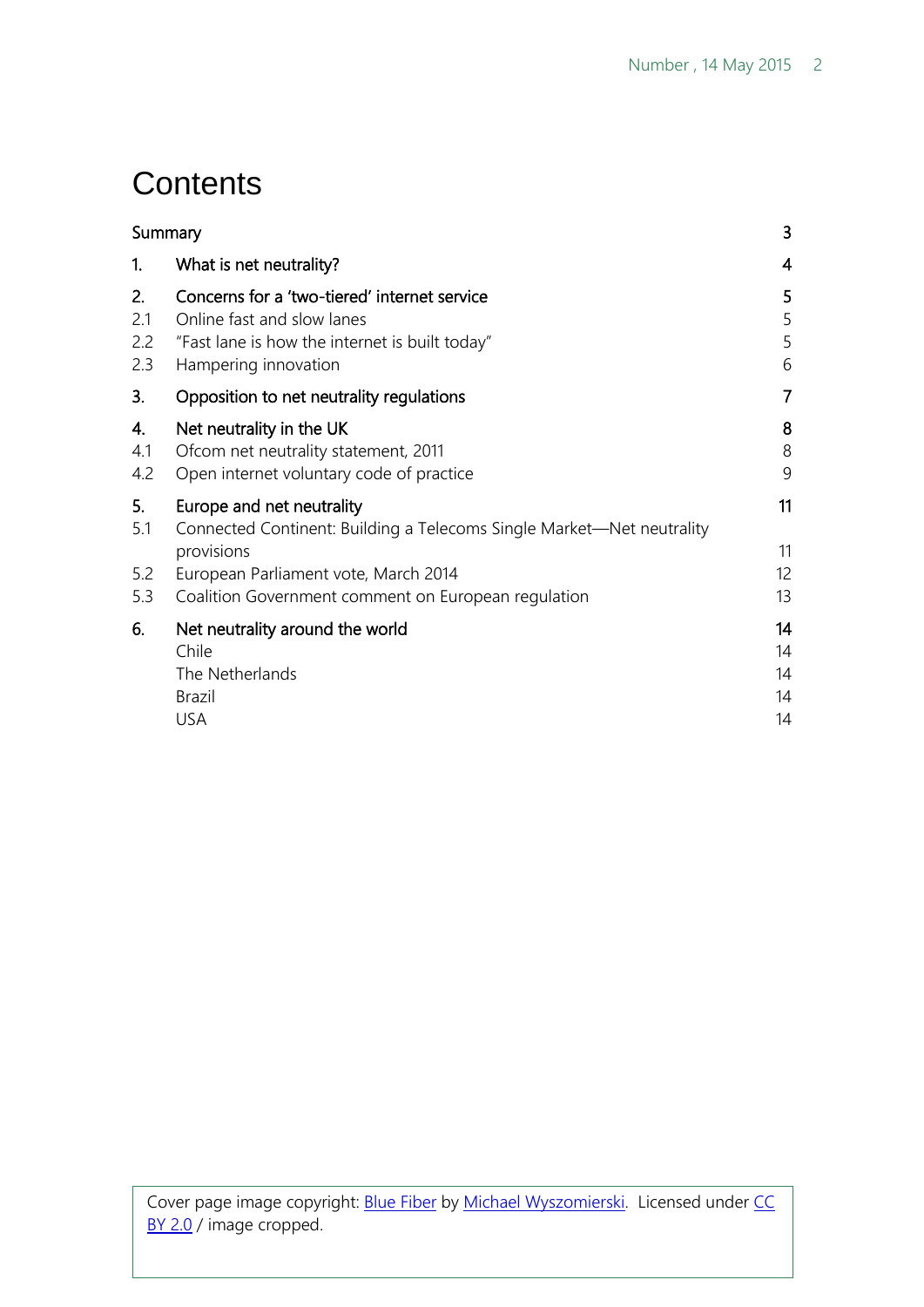# <span id="page-2-0"></span>Summary

### Net neutrality definition

Net neutrality is the concept that all information and services should have equal and open access online without regard to content, destination or source. Both net neutrality—and the associated concept of the 'open internet'—are considered to be founding principles of the World Wide Web.

#### Concerns for fast and slow lanes on the web

In recent years, fears have been growing amongst open rights groups and internet 'content creators' (e.g. Amazon, eBay, Netflix) that Internet Service Providers (ISPs) will seek to no longer offer a net neutral service, and instead start charging websites for preferential access arrangements: Thus creating a tiered internet with fast and slow lanes.

Despite being proponents of net neutrality, some large content providers (e.g. Netflix and Google) have already set up arrangements with big ISPs in the US for direct connections where they run dedicated computer servers deep inside the ISPs—known as 'peering connections'. This allows the ISPs to run these services with a greater bandwidth in preferential arrangement.

#### ISPs oppose net neutrality regulation

ISPs, meanwhile, oppose net neutrality regulation on two related grounds. First, ISPs argue that by banning big websites from paying providers to pioneer ways of making their service faster, network innovation will freeze, consequently making networks less profitable and thereby removing a reason for investing in network infrastructure. Second, ISPs presently argue that without demand management measures for data hungry services—which net neutrality regulation could prohibit—the delivery of services to everyone would be slowed down.

#### UK approach to net neutrality

In 2011, Ofcom explained that its approach to net neutrality would continue to rely primarily on there being effective competition amongst ISPs. All of the major ISPs are signatories to the voluntary [Open Internet Code,](http://www.broadbanduk.org/wp-content/uploads/2015/01/BSG-Open-Internet-Code-of-Practice-amended-November-2014.pdf) which put forward a set of commitments in support of the open internet: no blocked services; greater transparency; and reaffirmed pledge that unreasonable traffic management practices will not be used to target and degrade the services of a competitor.

#### Net neutrality in Europe and around the world

The European Commission and Parliament passed a package reforms in March 2014, as part of the Connected Continent: Building a Telecoms Single Market, which include certain provisions enshrining net neutrality in EU law. The UK Government is assessing how this will impact upon the industry's open internet voluntary code.

Chile was the first country to introduce net neutrality regulation, followed a year later by the Netherlands where it is now illegal for mobile telephone operators to block or charge consumers extra for using internet-based communications services. In February 2015, the US telecoms regulator approved a plan to govern the internet like a public utility, thereby enshrining net neutrality into US law.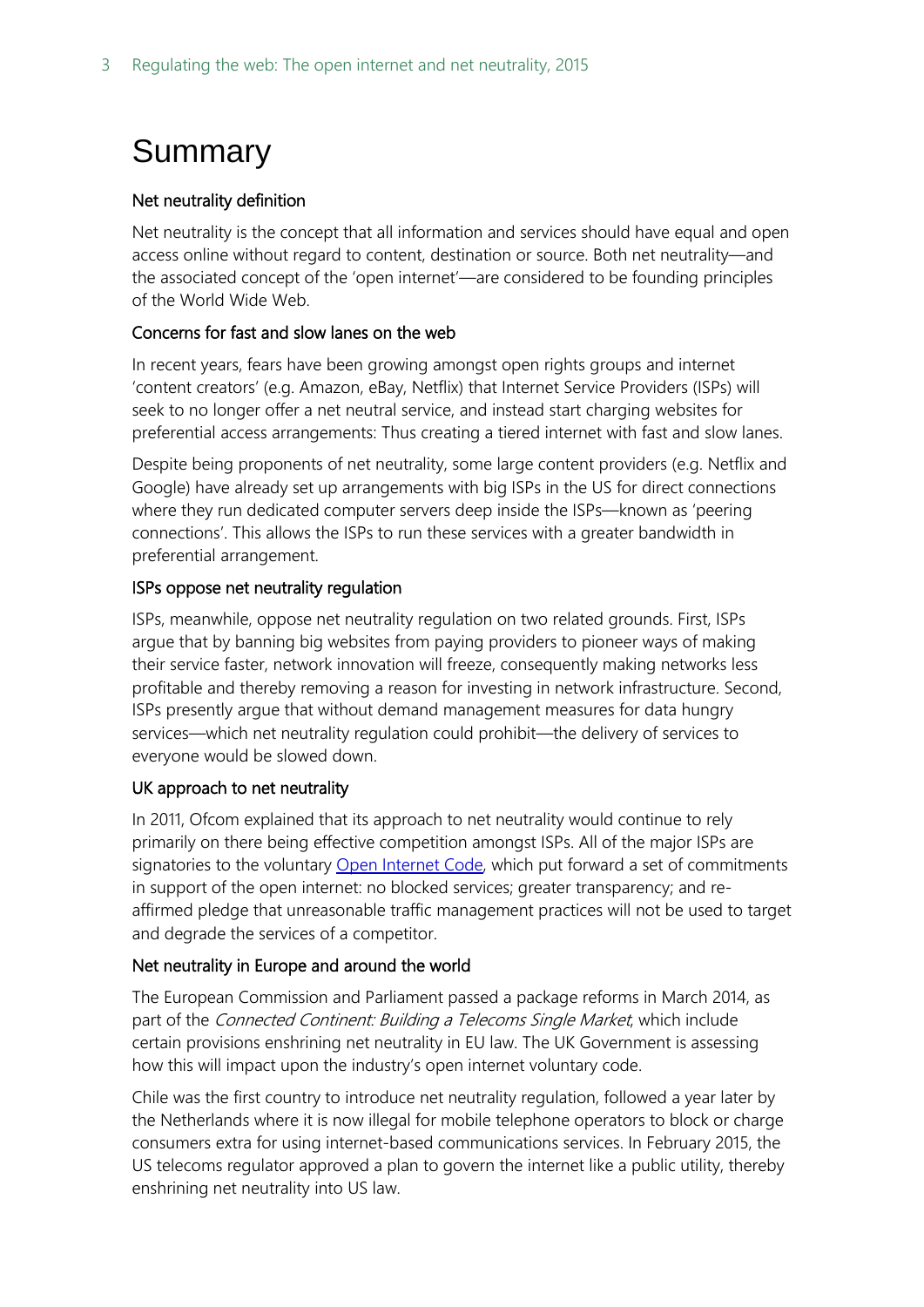# <span id="page-3-0"></span>1. What is net neutrality?

Though there is no single agreed definition of [net neutrality,](https://www.ocf.berkeley.edu/%7Eraylin/whatisnetneutrality.htm) put simply, it is the concept that all information and services should have equal and open access online without regard to content, destination or source.<sup>[1](#page-3-1)</sup> With net neutrality, there are no roadblocks or shortcuts any websites can take to make the end user desire their content more.

This long-held principle—that all traffic on the network should be treated equally—dates back to the web's origins, and for many enshrines the whole ethos of an open internet; that the full resources of the internet and the means to operate on it are easily accessible to all individuals and companies. For instance, in a guest **blogpost on the** [European Commission website](http://ec.europa.eu/commission/2014-2019/ansip/blog/guest-blog-sir-tim-berners-lee-founding-director-world-wide-web-foundation_en) in February 2015, Sir Tim Berners-Lee, the creator of the World Wide Web, commented that:

When I designed the Web, I deliberately built it as a neutral, creative and collaborative space, building on the openness the Internet offered. My vision was that anyone, anywhere in the world could share knowledge and ideas without needing to buy a license or ask permission from myself or any CEO, government department or committee. This openness unleashed a tidal wave of innovation, and it is still powering new breakthroughs in science, commerce, culture and much more besides.<sup>[2](#page-3-2)</sup>

Net neutrality is the concept that all information and services should have equal and open access online without regard to content, destination or source.

<span id="page-3-1"></span>Network Neutrality[: https://www.ocf.berkeley.edu/~raylin/whatisnetneutrality.htm](https://www.ocf.berkeley.edu/%7Eraylin/whatisnetneutrality.htm)

<span id="page-3-2"></span><sup>2</sup> [Guest blog: Sir Tim Berners-Lee, Founding Director, World Wide Web Foundation,](http://ec.europa.eu/commission/2014-2019/ansip/blog/guest-blog-sir-tim-berners-lee-founding-director-world-wide-web-foundation_en) 2 February 2015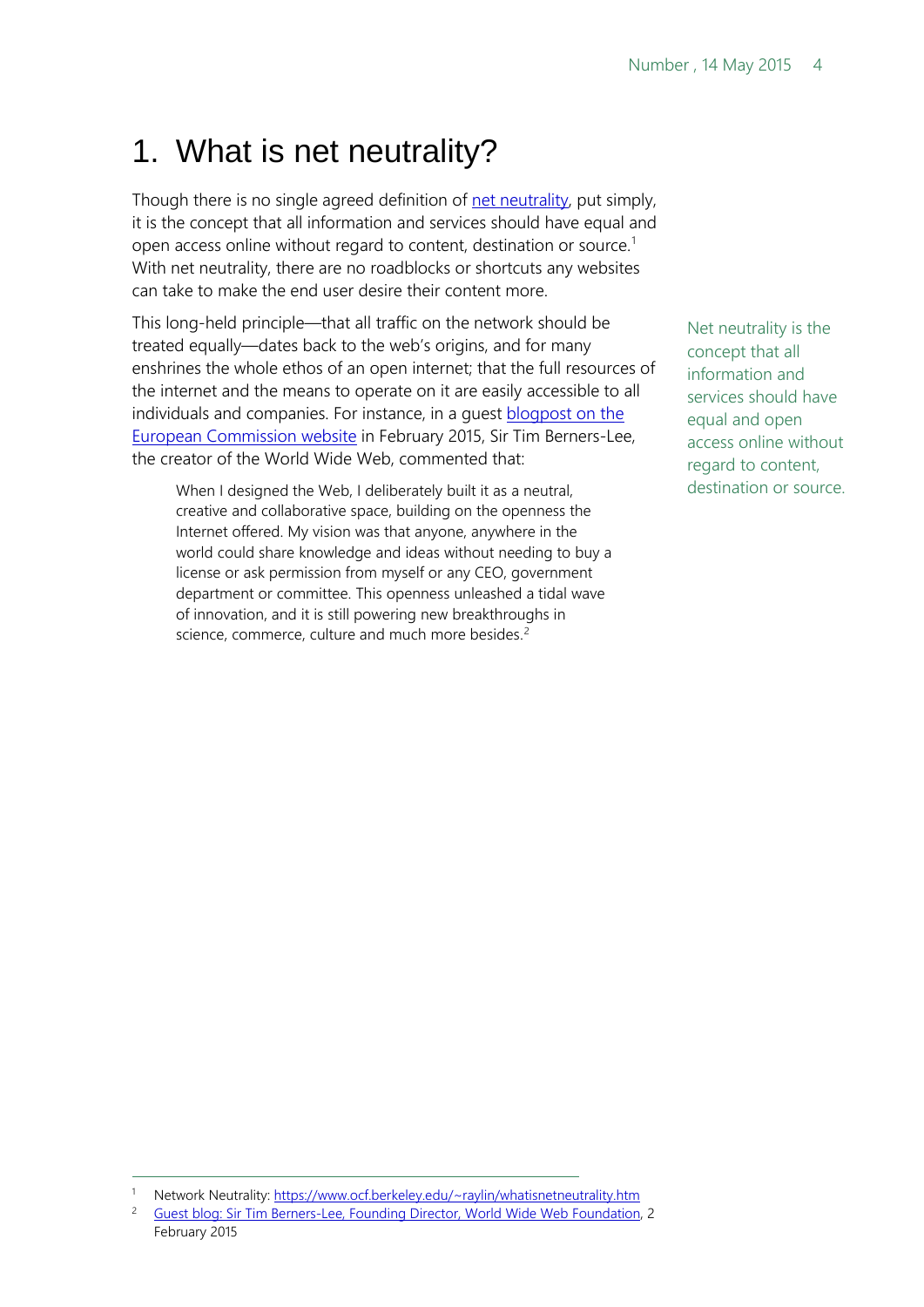# <span id="page-4-0"></span>2. Concerns for a 'two-tiered' internet service

### <span id="page-4-1"></span>2.1 Online fast and slow lanes

Many of the [proponents of net neutrality regulation](http://www.savetheinternet.com/net-neutrality-what-you-need-know-now) maintain that, without a neutral stance in what is carried over the network, Internet Service Providers (ISPs) could choose to discriminate and decide how fast data will be transmitted, and at what quality.<sup>[3](#page-4-3)</sup>

A tiered internet service—with premiums paid for faster access to content—is a concept closely related to net neutrality. The issue came to prominence in 2006, following merger discussions between two American ISPs (AT&T and SBC) who wanted to provide companies with greater financial resources faster connections to their websites.<sup>[4](#page-4-4)</sup>

Net neutrality advocates fear that without regulating for an open internet and net neutrality a two-tiered service with fast and slow lanes could develop.

Associated with these concerns are fears that ISPs could also block or hamper services operated by rival companies.

### Box 1: Telecoms companies blocking Skype: EU investigation

In 2012, EU regulators reported on an investigation into traffic management practices by ISPs. This report found that that telecoms companies regularly block voice over IP (voIP) and prevent services such as Skype from functioning.

Telecoms companies are allowed to manage network traffic with an *application-agnostic* approach which would not favour any specific application—however, the EU regulators found that an *application*specific approach had been more common, and was discriminating against certain services, such as Skype.

### <span id="page-4-2"></span>2.2 "Fast lane is how the internet is built today"

In an article titled "What everyone gets wrong about net-neutrality", Craig Labovitz, CEO of DeepField Networks who track how companies build internet infrastructure, explained that "fast lane is how the internet is built today".<sup>[5](#page-4-5)</sup> For instance, large content providers, such as Netflix and Google, pay for direct connections to big ISPs, and they run dedicated computer servers deep inside these ISPs—known as "peering connections" and "content delivery servers".[6](#page-4-6)

<span id="page-4-3"></span><sup>&</sup>lt;sup>3</sup> Save the Internet, ["Net neutrality: What you need to know",](http://www.savetheinternet.com/net-neutrality-what-you-need-know-now) Accessed online: 15 April 2015

<span id="page-4-4"></span><sup>4</sup> Marguerite Reardon, ["FCC approves AT&T-BellSouth merger",](http://news.cnet.com/FCC-approves-ATT-BellSouth-merger/2100-1036_3-6146369.html) cnet.com, 29 December 2006

<span id="page-4-5"></span><sup>5</sup> Robert McMillan, ["What everyone gets wrong about net-neutrality",](http://www.wired.com/2014/06/net_neutrality_missing/) Wired.com, 23 June 2014

<span id="page-4-6"></span><sup>&</sup>lt;sup>6</sup> Robert McMillan, ["What everyone gets wrong about net-neutrality",](http://www.wired.com/2014/06/net_neutrality_missing/) Wired.com, 23 June 2014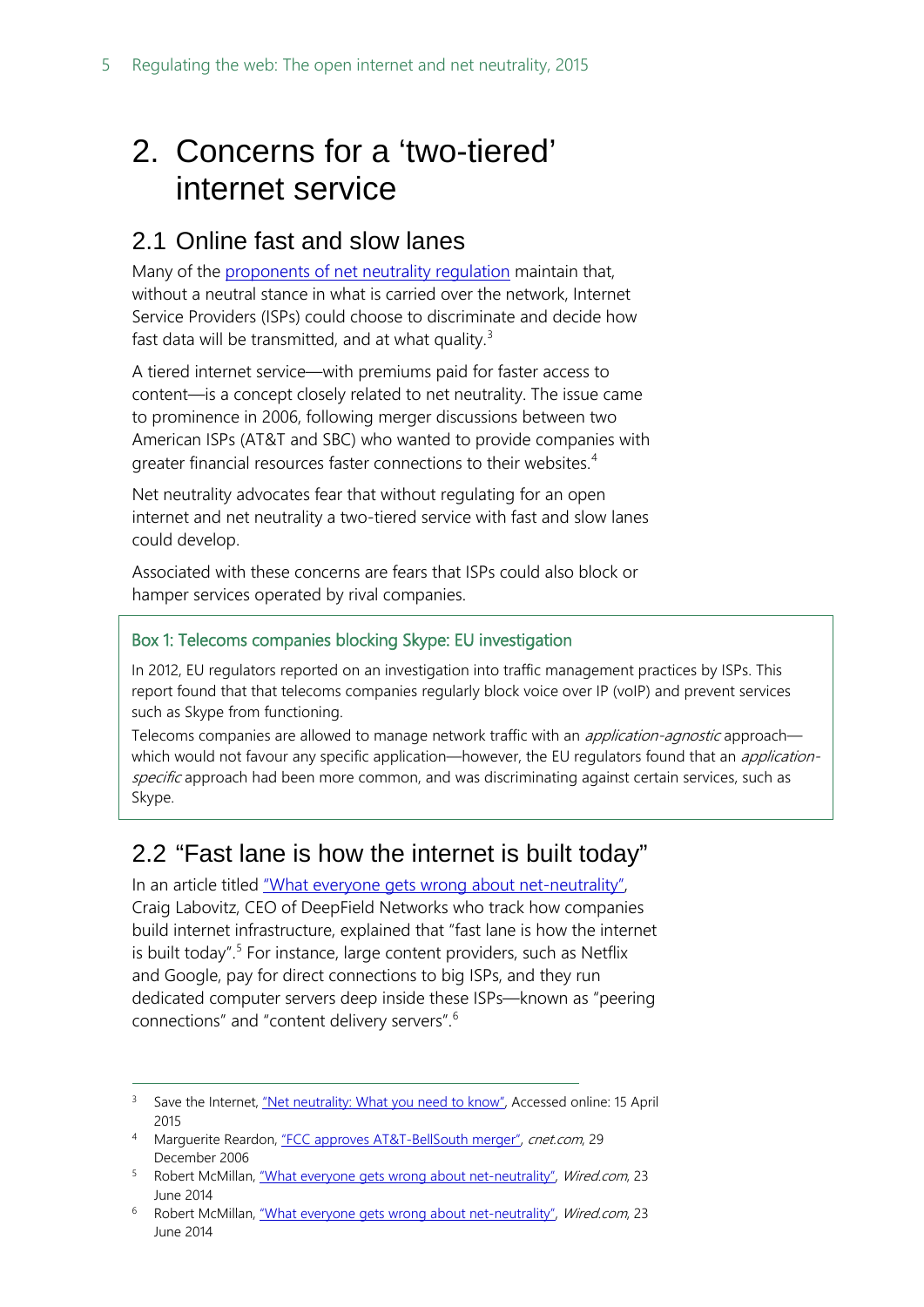On 20 March 2014, Reed Hastings, Netflix CEO, commented on these arrangements in a post on the Netflix website, explaining that:

Netflix believes strong net neutrality is critical, but in the near term we will in cases pay the toll to the powerful ISPs to protect our consumer experience. When we do so, we don't pay for priority access against competitors, just for interconnection. A few weeks ago, we agreed to pay Comcast and our members are now getting a good experience again. Comcast has been an industry leader in supporting weak net neutrality, and we hope they'll support strong net neutrality as well.<sup>[7](#page-5-1)</sup>

## <span id="page-5-0"></span>2.3 Hampering innovation

Advocates for net neutrality argue, that without net neutrality, newer online companies would be put at a disadvantage, and this would consequently slow innovation in online services. [Savetheinternet.com,](http://www.savetheinternet.com/net-neutrality-what-you-need-know-now) a net neutrality advocacy group, maintain that net neutrality supports innovation as it "lowers the barriers of entry for entrepreneurs, startups and small businesses by ensuring the Web is a fair and level playing field". $8$ 

On 7 June 2006, as the US House of Representatives was due to vote on a bill due to change the way the internet was regulated, Google published a [blogpost](http://googleblog.blogspot.co.uk/2006/06/debate-over-net-neutrality.html) setting out their support for net neutrality, in which they highlighted the threat posed to innovation if net neutrality was not upheld:

Google believes that forcing people and companies to get permission from, and pay special fees to, the phone and cable companies to connect with one another online is fundamentally counter to the freedom and innovation that have defined the Internet<sup>[9](#page-5-3)</sup>

Sir Tim Berners-Lee reiterated many of these points as he set out his argument for explicit net neutrality regulation in a guest [blogpost on](http://ec.europa.eu/commission/2014-2019/ansip/blog/guest-blog-sir-tim-berners-lee-founding-director-world-wide-web-foundation_en)  [the European Commission website](http://ec.europa.eu/commission/2014-2019/ansip/blog/guest-blog-sir-tim-berners-lee-founding-director-world-wide-web-foundation_en) in February 2015:

Until now, we've largely got along ok without explicit laws to protect net neutrality, but as the Internet evolves, the situation has changed. If we want to maintain and enhance the Internet as an engine for growth, we must ensure that companies providing access should not be able to block, throttle, or otherwise restrict legal content and services of their users online, be it for commercial or political motivation.[10](#page-5-4)

Reed Hastings, ["Internet Tolls And The Case For Strong Net Neutrality"](http://blog.netflix.com/2014/03/internet-tolls-and-case-for-strong-net.html) Netflix—US  $\overline{a}$ 

<span id="page-5-2"></span><span id="page-5-1"></span>and Canada Blog, 20 March 2014<br><sup>8</sup> Savetheinternet.com <u>"Net Neutrality: What You Need to Know Now"</u>, Accessed online: 20 April 2015

<span id="page-5-4"></span><span id="page-5-3"></span><sup>&</sup>lt;sup>9</sup> Google official blog[, "The Debate over Net Neutrality",](http://googleblog.blogspot.co.uk/2006/06/debate-over-net-neutrality.html) 7 June 2006

<sup>&</sup>lt;sup>10</sup> Guest blog: Sir Tim [Berners-Lee, Founding Director, World Wide Web Foundation,](http://ec.europa.eu/commission/2014-2019/ansip/blog/guest-blog-sir-tim-berners-lee-founding-director-world-wide-web-foundation_en) 2 February 2015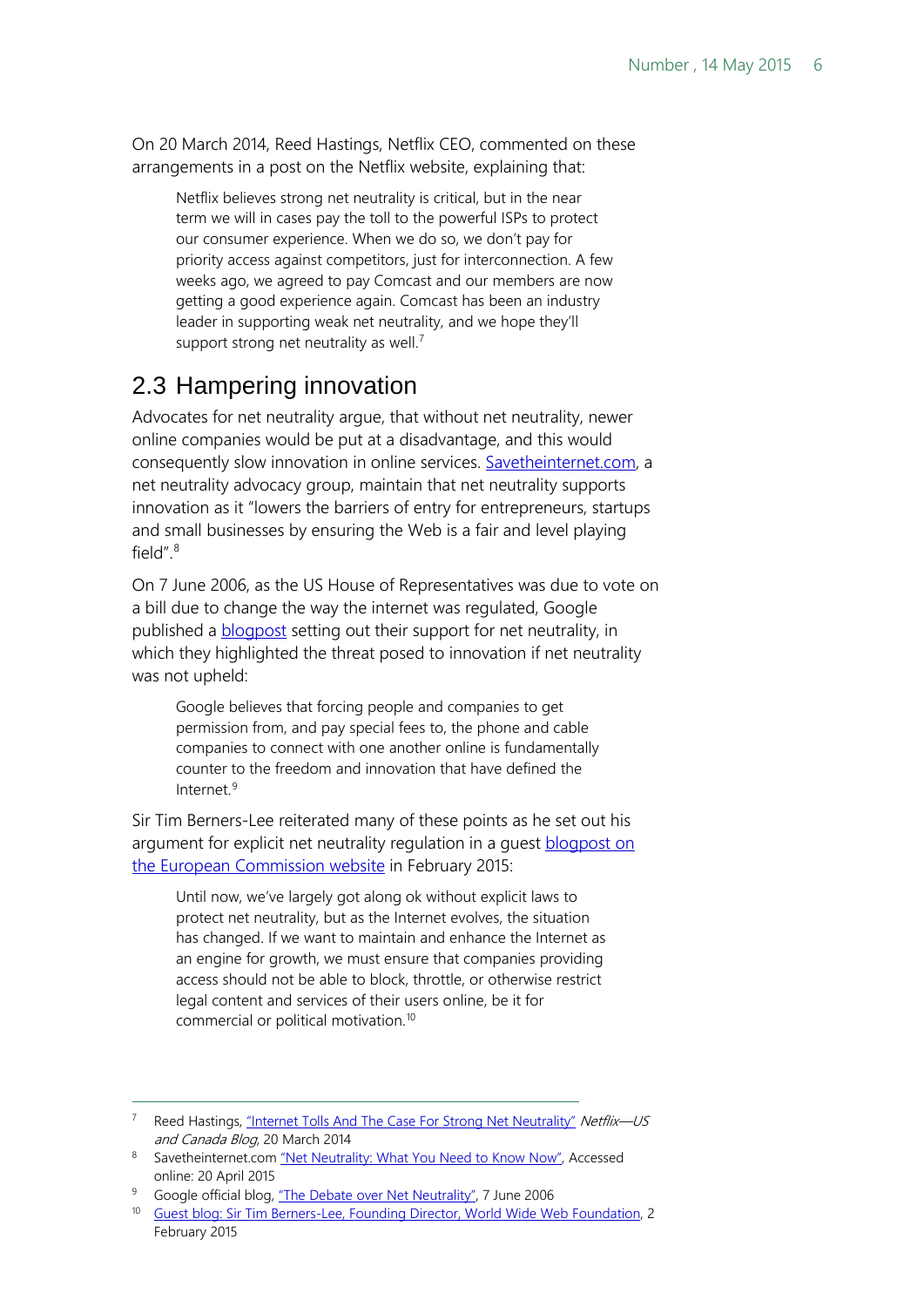# <span id="page-6-0"></span>3. Opposition to net neutrality regulations

Content creators, such as Google, Amazon and eBay, are largely supportive of net neutrality, while ISPs generally argue against proposals to strongly regulate for it. This has been most pronounced in the US, where proposed changes to the way the internet is classified, have been opposed by ISPs, and other organisations.

ISPs argue that, in an increasingly data-hungry world a tiered internet, is inevitable in order to deliver data-hungry services such as online streaming.<sup>[11](#page-6-1)</sup> The industry says that the occasional slowing down of connections is a normal traffic management action aimed at ensuring the smooth functioning of the internet.<sup>[12](#page-6-2)</sup> For example, ISPs say that it may be necessary to charge a movie site a fee to ensure that their 4K ultra-high definition films can be played smoothly on consumers' devices.<sup>[13](#page-6-3)</sup>

Some tech companies have also argued that regulated net neutrality could prove disincentivise investment in the roll-out of broadband infrastructure.<sup>[14](#page-6-4),[15](#page-6-5)</sup>

To ensure that networks operate efficiently, ISPs can restrict or ration traffic on their networks, or give priority to some types of traffic over others during peak periods or more generally.

#### Box 2: Internet.org by Facebook

 $\overline{a}$ 

[Internet.org](https://internet.org/about) "is a Facebook-led initiative bringing together technology leaders, non-profits and local communities to connect the two thirds of the world that doesn't have Internet access." Facebook in partnership with seven mobile phone companies (Samsung, Ericsson, MediaTek, Microsoft, Opera Software, Reliance and Qualcomm) are aiming to bring affordable access to selected Internet services to less developed countries by: increasing affordability, increasing efficiency, and facilitating the development of new business models around the provision of Internet access.

The app effectively offers users in developing countries access to a select group of services, like Facebook, news sites, and health information, without paying data charges.

Some commentators, however, believe the project flouts [net neutrality principles,](http://www.wired.com/2015/04/internet-org-zero-rating/) as it provides a kind of preferential treatment only offering people in less developed countries access to services through Facebook. Mark Zuckerberg, Facebook's creator and CEO, has rejected both of these claims and has recently opened up internet.org code to developers.

<span id="page-6-1"></span><sup>&</sup>lt;sup>11</sup> Jane Wakefield, "Net neutrality - [should you care about it?"](http://www.bbc.co.uk/news/technology-27397857) BBC, 14 May 2014

<span id="page-6-2"></span><sup>&</sup>lt;sup>12</sup> Anon, ["MEPs strengthen Net Neutrality in telecoms overhaul"](http://www.euractiv.com/sections/infosociety/meps-strengthen-net-neutrality-telecoms-overhaul-301352) EurActiv.com, 4 April 2014.

<span id="page-6-3"></span><sup>&</sup>lt;sup>13</sup> BBC, ["Net neutrality law adopted by European Parliament",](http://www.bbc.co.uk/news/technology-26865869) 3 April 2014

<span id="page-6-4"></span><sup>14</sup> [http://www.tiaonline.org/sites/default/files/pages/Internet\\_ecosystem\\_letter\\_FINAL\\_1](http://www.tiaonline.org/sites/default/files/pages/Internet_ecosystem_letter_FINAL_12.10.14.pdf) [2.10.14.pdf](http://www.tiaonline.org/sites/default/files/pages/Internet_ecosystem_letter_FINAL_12.10.14.pdf)

<span id="page-6-5"></span><sup>&</sup>lt;sup>15</sup> Lauren Walker, "How is Net Neutrality Working for the Countries That Have It?", Newsweek.com, 10 September 2014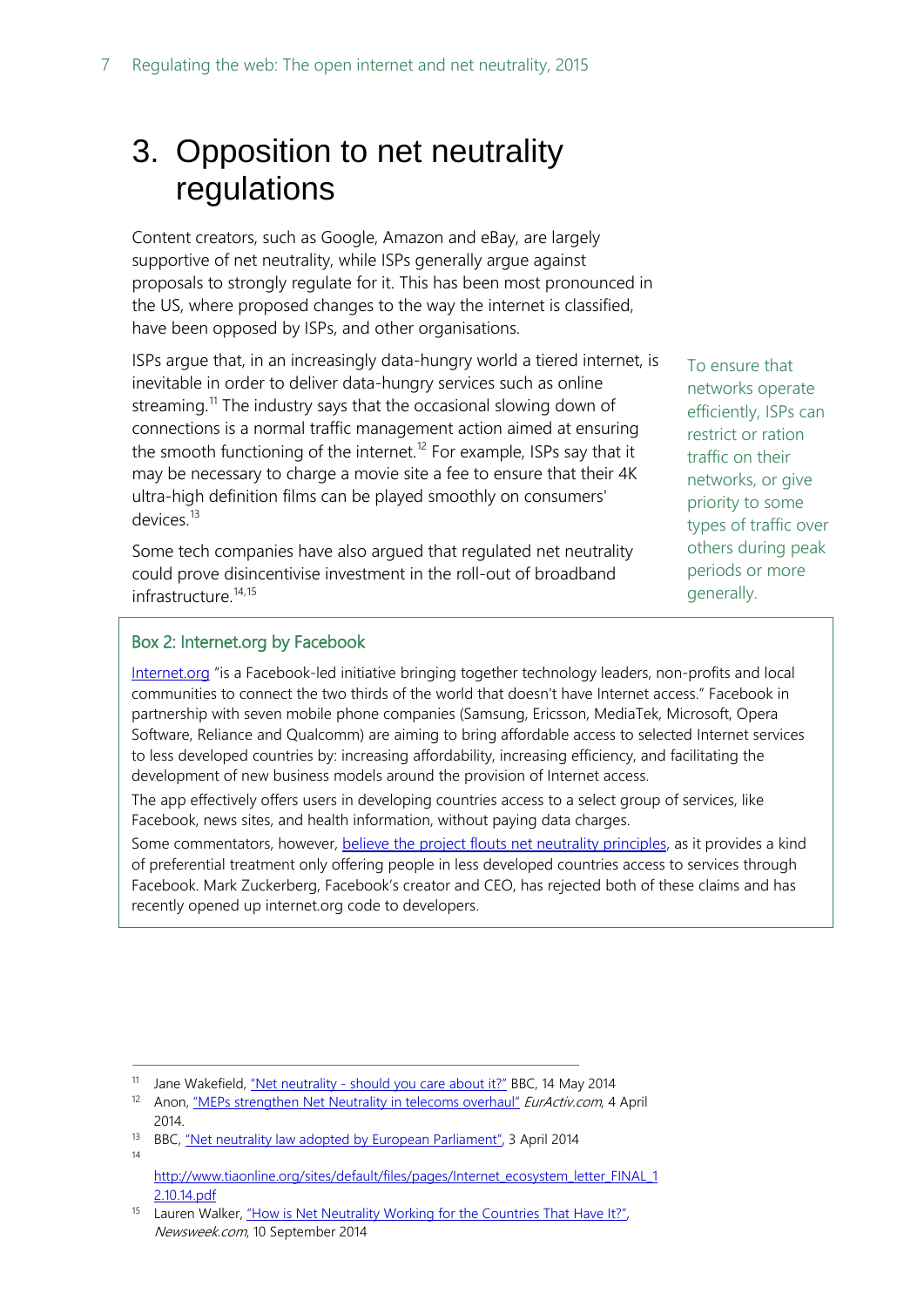# <span id="page-7-0"></span>4. Net neutrality in the UK

In contrast to the US, the UK has a more competitive ISP broadband market, and as a consequence net neutrality has been a less controversial topic. In a 2010 speech on ["The Open Internet",](https://www.gov.uk/government/speeches/the-open-internet) DCMS Minister [Ed Vaizey highlighted](https://www.gov.uk/government/speeches/the-open-internet) that "unlike in the UK, in some parts of the US consumers have no choice which ISP they use because only one offers a service in their area."<sup>[16](#page-7-2)</sup> In the same speech Ed Vaizey also set out three principles to guide the debate on net neutrality:

- Users should be able to access all legal content;
- There should be no discrimination against content providers on the basis of commercial rivalry;
- Traffic management policies should be clear and transparent.<sup>[17](#page-7-3)</sup>

### <span id="page-7-1"></span>4.1 Ofcom net neutrality statement, 2011

On 24 November 2011, [Ofcom published a statement setting out its](http://stakeholders.ofcom.org.uk/consultations/net-neutrality/statement/)  [approach to net neutrality.](http://stakeholders.ofcom.org.uk/consultations/net-neutrality/statement/)<sup>[18](#page-7-4)</sup> The executive summary to this statement started by highlighting that "growth in the use of the internet delivers substantial benefits, but may also require new approaches to traffic management".<sup>[19](#page-7-5)</sup> Ofcom found that "the market has generally been an effective mechanism for delivering [consumer] benefits" and that their approach to traffic management would "continue to rely primarily on there being effective competition amongst Internet Service Providers  $(ISPs)''$ .  $20$ 

Ofcom summarised its approach to net neutrality by stating:

- We recognise the benefits associated with 'best-efforts' internet access and the provision of managed services, and seek for them to co-exist.
- We would be concerned if network operators were to prioritise managed services in a manner that leaves insufficient network capacity for 'best-efforts' access to the open internet. In such circumstances we would consider using the powers which allow us to safeguard 'best-efforts' access to the open internet by imposing a minimum quality of service on all communications providers.
- We regard any blocking of alternative services by providers of internet access as highly undesirable. Where providers of internet access apply traffic management in a discriminatory manner, our view is that this could have a similar impact to outright blocking. Our current view is that

<span id="page-7-2"></span><sup>&</sup>lt;sup>16</sup> Ed Vaizey, [Oral Statement to Parliament: The open internet,](https://www.gov.uk/government/speeches/the-open-internet) Gov.uk, 17 November 2010

<span id="page-7-3"></span><sup>&</sup>lt;sup>17</sup> Ed Vaizey, [Oral Statement to Parliament: The open internet,](https://www.gov.uk/government/speeches/the-open-internet) Gov.uk, 17 November 2010

<span id="page-7-4"></span><sup>18</sup> Ofcom, [Ofcom's approach to net neutrality,](http://stakeholders.ofcom.org.uk/consultations/net-neutrality/statement/) 24 November 2011

<span id="page-7-5"></span><sup>&</sup>lt;sup>19</sup> Ofcom, [Ofcom's approach to net neutrality,](http://stakeholders.ofcom.org.uk/consultations/net-neutrality/statement/) 24 November 2011

<span id="page-7-6"></span><sup>&</sup>lt;sup>20</sup> Ofcom, [Ofcom's approach to net neutrality,](http://stakeholders.ofcom.org.uk/consultations/net-neutrality/statement/) 24 November 2011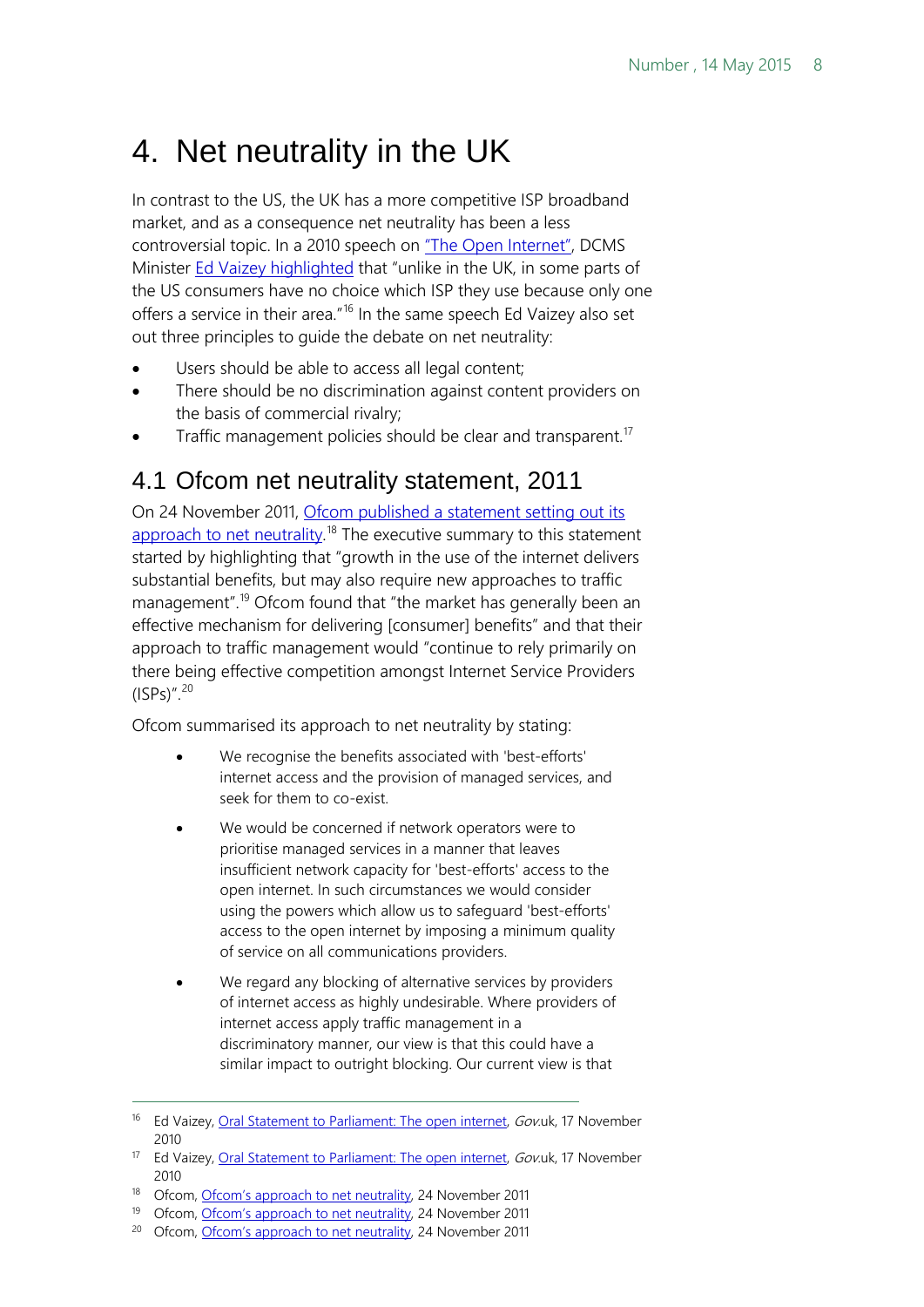we should be able to rely on the operation of market forces to address the issues of blocking and discrimination, but we will keep this position under review.

Effective competition requires that sufficient information is available to enable consumers to make good purchasing decisions. This document sets out our current view as to what we believe to be necessary, both in terms of technical information on traffic management practices, and transparency as to services which are blocked or discriminated against.<sup>[21](#page-8-1)</sup>

### <span id="page-8-0"></span>4.2 Open internet voluntary code of practice

In July 2012, BE, BT, BSkyB, KCOM, giffgaff, O2, Plusnet, TalkTalk, Tesco Mobile and Three signed up to the [Open Internet Code,](http://www.broadbanduk.org/wp-content/uploads/2015/01/BSG-Open-Internet-Code-of-Practice-amended-November-2014.pdf) which put forward a set of commitments in support of the open internet.<sup>[22](#page-8-2)</sup> The commitments were developed by the signatories following discussions with Government, Ofcom, industry and stakeholders.

Signatories to the code agreed to the three commitments: to provide full and open internet access products with no blocked services; provide greater transparency in instances where certain classes of legal content, applications and services are unavailable on a product; and re-affirms that unreasonable traffic management practices will not be used to target and degrade the services of a competitor.

#### Box 3: Open internet code of practice

- 1. Signatories to this code support the concept of the open internet and the general principle that legal content, applications and services, or categories thereof should not be blocked. Whilst products that offer full internet access will be the norm, in order to support product differentiation and consumer choice, ISPs retain the ability to offer alternative types of products. In instances where certain classes of legal content, applications and/or services are unavailable on a product signatories to this code will:
	- (i) Not use the term "internet access" to describe or market such products; and
	- (ii) Ensure that any restrictions are effectively communicated to consumers, building on the commitments made in the transparency code if practice.
- 2. Signatories to this code realise the positive impact some forms of discrimination could have in supporting innovation and choice and retain the right to develop and offer managed services. In recognising however that some forms of discrimination may be harmful, signatories undertake that traffic management will not be deployed in a manner that targets and degrades the content or application(s) of specific providers. Signatories also recognise the importance of best efforts internet access being a viable choice for consumers alongside any managed services that might be developed and offered.
- 3. Signatories support the provision of clear and transparent traffic management policies as outlined in the voluntary code of practice for traffic management transparency.<sup>[23](#page-8-3)</sup>

<span id="page-8-1"></span><sup>&</sup>lt;sup>21</sup> Ofcom, [Ofcom's approach to net neutrality,](http://stakeholders.ofcom.org.uk/consultations/net-neutrality/statement/) 24 November 2011

<span id="page-8-2"></span><sup>&</sup>lt;sup>22</sup> DCMS, [ISPs launch open internet code of practice,](https://www.gov.uk/government/news/isps-launch-open-internet-code-of-practice) Gov.uk, 30 August 2012

<span id="page-8-3"></span><sup>23</sup> [Open Internet Code of Practice](http://www.broadbanduk.org/wp-content/uploads/2015/01/BSG-Open-Internet-Code-of-Practice-amended-November-2014.pdf)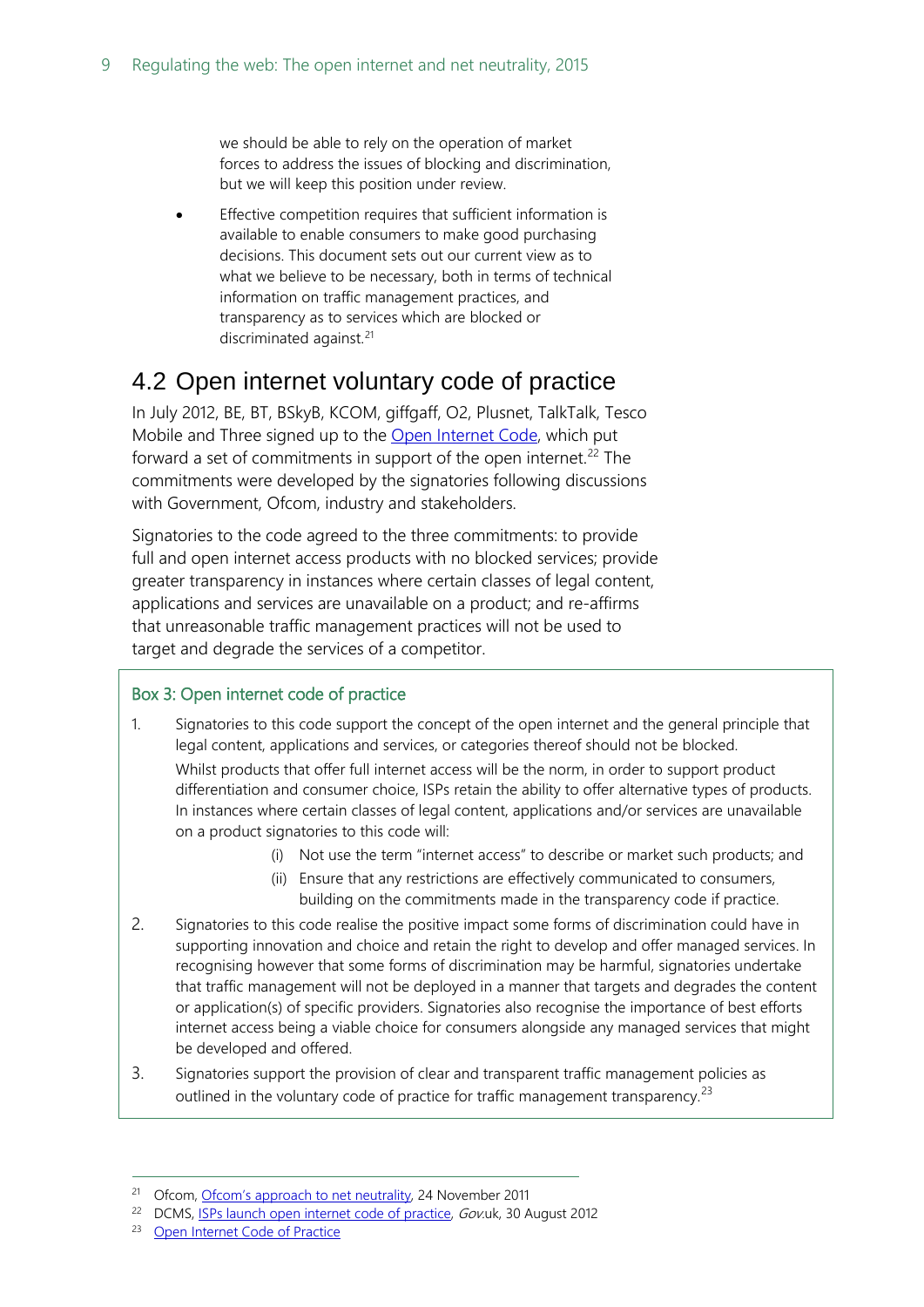In answer to a [PQ on 1 May 2014,](http://www.publications.parliament.uk/pa/cm201314/cmhansrd/cm140501/debtext/140501-0001.htm%2314050125000132) Ed Vaizey commented that he thought that the Government was "ahead of the curve" in putting together the open internet voluntary code of conduct, "under which they [ISPs] agreed that they would not block traffic for anti-competitive reasons".[24](#page-9-0)

On 19 January 2015, [EE, Virgin Media and Vodafone signed up to the](http://www.computerweekly.com/news/2240238396/EE-Virgin-Media-and-Vodafone-sign-net-neutrality-pledge)  [open internet code,](http://www.computerweekly.com/news/2240238396/EE-Virgin-Media-and-Vodafone-sign-net-neutrality-pledge) meaning that all the major UK ISPs—operating across both fixed and mobile networks—have now signed up to the  $code.<sup>25</sup>$  $code.<sup>25</sup>$  $code.<sup>25</sup>$ 

<span id="page-9-0"></span><sup>24</sup> [HC Deb 1 May 2014 c983-984](http://www.publications.parliament.uk/pa/cm201314/cmhansrd/cm140501/debtext/140501-0001.htm%2314050125000132)

<span id="page-9-1"></span><sup>&</sup>lt;sup>25</sup> Alex Scroxton, ["EE, Virgin Media and Vodafone sign net neutrality pledge",](http://www.computerweekly.com/news/2240238396/EE-Virgin-Media-and-Vodafone-sign-net-neutrality-pledge) Computerweekly.com, 19 January 2015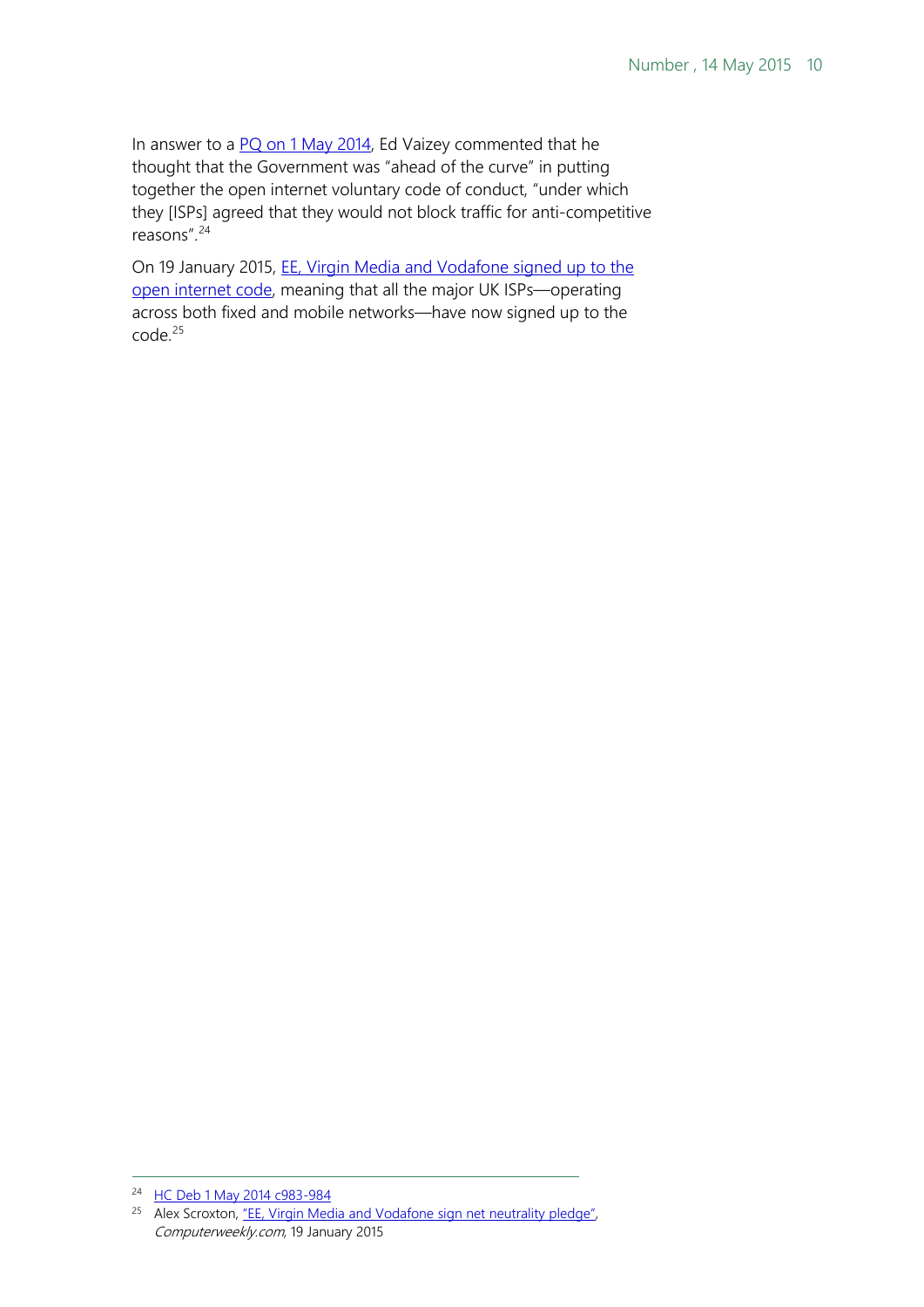# <span id="page-10-0"></span>5. Europe and net neutrality

As part of its Digital Agenda for Europe, the European Commission, with the help of the Body of European Regulators for Electronic Communications (BEREC), has stated that it "is actively committed to preserving the Open Internet and achieving Network Neutrality".<sup>[26](#page-10-2)</sup>

In December 2012, BEREC published a paper summarising the findings [of its work on net neutrality](http://berec.europa.eu/files/document_register_store/2012/12/BoR_(12)_146_Summary_of_BEREC_positions_on_net_neutrality2.pdf) since 2009. BEREC's conclusions on the issue of net neutrality include the following:

- Competition is expected to discipline operators, and ensure the best offers for consumers, but this critically relies on effective transparency and the ability of end-users to easily switch service providers.
- Both NRAs and end users should be able to monitor the performance of the Internet access service, and of the applications used via that Internet access service.
- Where competition and transparency are inadequate or insufficient to address concerns, existing regulatory tools (including quality of service requirements) should enable NRAs to address net neutrality related concerns for the time being (though not all of these tools have been fully tested yet). NRAs are ready to act without hesitation if necessary.[27](#page-10-3)

### <span id="page-10-1"></span>5.1 Connected Continent: Building a Telecoms Single Market—Net neutrality provisions

In spring 2013, the European Council requested the Commission to make a proposal for achieving a single market in telecoms. On 11 September 2013, the commission adopted a [legislative package](http://ec.europa.eu/digital-agenda/en/node/67489/%23open%20internet) for a "Connected Continent: Building a Telecoms Single Market" including a guarantee of net neutrality, which the Commission described as follows:

- This proposal will end discriminatory blocking and throttling and deliver effective [net neutrality.](https://ec.europa.eu/digital-agenda/node/10545) It goes wider than the measures in the US (which does not prevent blocking or throttling of services such as VOIP on mobile).
- It sets out clear rules for traffic management which has to be non-discriminatory, proportionate and transparent.
- Companies would however be allowed to differentiate their offers (for example by speed) and compete on enhanced quality of service. There is nothing unusual about this – postal services (express mail) and airlines (economy/business class) have done this for decades.
- To meet end-users' demand for better service quality, content providers may agree deals with internet providers

 $\overline{a}$ 

The Digital Agenda for Europe forms one of the seven pillars of the [Europe 2020](http://europa.eu/legislation_summaries/employment_and_social_policy/eu2020/em0028_en.htm) Strategy which sets objectives for the growth of the EU by 2020. The Digital Agenda proposes to better exploit the potential of Information and Communication Technologies (ICTs) in order to foster innovation, economic growth and progress.

<span id="page-10-2"></span><sup>&</sup>lt;sup>26</sup> European Commission, ["Open internet: EU Actions".](https://ec.europa.eu/digital-agenda/en/eu-actions) Accessed online: 1 May 2015

<span id="page-10-3"></span><sup>&</sup>lt;sup>27</sup> BEREC[, Summary of BEREC positions on net neutrality,](http://berec.europa.eu/files/document_register_store/2012/12/BoR_(12)_146_Summary_of_BEREC_positions_on_net_neutrality2.pdf) **BoR (12) 146**, December 2012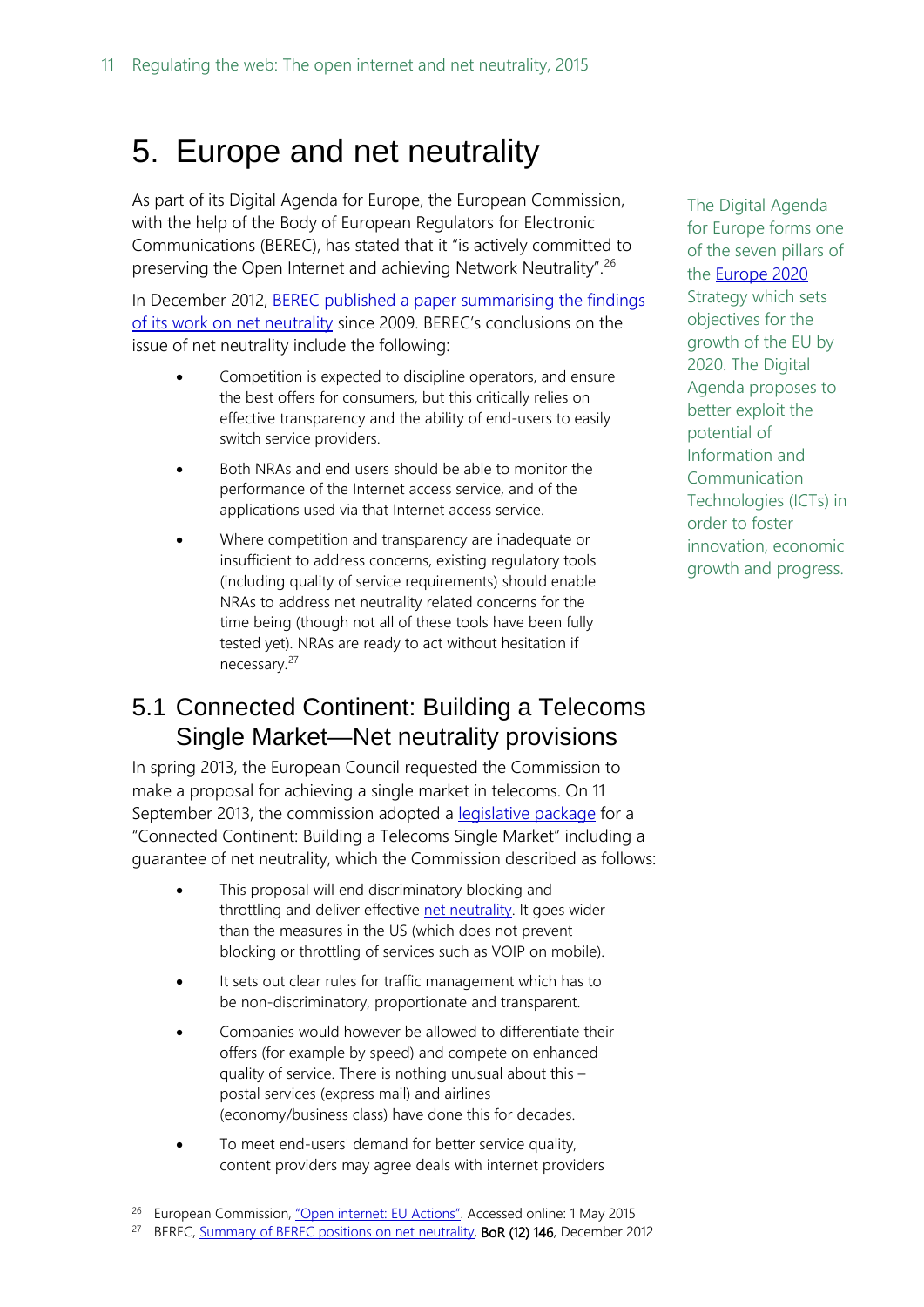to assure a certain quality of service. Such offers will enable telecom operators to generate additional revenue streams from OTT actors, content providers as well as from consumers who are willing to pay for better or faster services. These revenues in turn, will enable operators to finance investments into network upgrades and expansion.

Specialised services must not lead to quality degradation of the "normal"/best efforts Internet. They are coherent with the way the internet was engineered.<sup>28</sup>

Some analysts have argued that the caveat allowing "specialised services" to be exempted from the principle, should be regarded as a <u>"dangerous loophole"</u>.<sup>[29,](#page-11-2) [30](#page-11-3)</sup>

### <span id="page-11-0"></span>5.2 European Parliament vote, March 2014

In March 2014, the [European parliament voted on the Commission's](http://www.europarl.europa.eu/sides/getDoc.do?pubRef=-//EP//NONSGML+AMD+A7-2014-0190+237-244+DOC+PDF+V0//EN)  [regulatory proposals](http://www.europarl.europa.eu/sides/getDoc.do?pubRef=-//EP//NONSGML+AMD+A7-2014-0190+237-244+DOC+PDF+V0//EN)<sup>[31](#page-11-4)</sup> passing the package of reforms with 30 votes to 12 (with 14 abstentions).<sup>[32](#page-11-5)</sup>

Pilar del Castillo, the rapporteur who leads the Parliament's work with the package, commented on the vote in the European Parliament by stating:

"…we have built in further safeguards for internet openness, by ensuring that users can run and provide applications and services of their choice as well as strengthening the internet as a key driver of competitiveness, economic growth, social development and innovation"[33](#page-11-6)

In contrast, telecoms operators were less enthusiastic, with Luigi Gambardella, Chairman of ETNO, the association of the main telecoms operators in Europe, stating:

"Today's vote risks derailing the original objectives of the Connected Continent Regulation, namely a strong European digital industry igniting growth and jobs creation. If the restrictive changes to the Open Internet provisions are confirmed in the final text, the access of European citizens and businesses to innovative and high-quality services will be negatively affected. This would turn into a dangerous situation, in which the European digital economy will suffer and EU businesses will be put in a difficult

 $\overline{a}$ 

The Commission defines a specialised service as "an electronic communications service or any other service that provides the capability to access specific content, applications or services."

<span id="page-11-1"></span><sup>&</sup>lt;sup>28</sup> European Commission, ["Connected Continent legislative package".](http://ec.europa.eu/digital-agenda/en/node/67489/%23open%20internet) Accessed online: 1 May 2015

<span id="page-11-2"></span><sup>&</sup>lt;sup>29</sup> Anon, "Net Neutrality: Dangerous Loopholes Remain After Key Vote by Lead EU Parliament Committee" La Quadrature du Net, 18 March 2014. Accessed online: 1 May 2015

<span id="page-11-3"></span><sup>&</sup>lt;sup>30</sup> Inge Graef, "Why not "Go Dutch" and Protect Net Neutrality without Defining [Specialised Services?"](http://blogs.lse.ac.uk/mediapolicyproject/2014/04/04/why-not-go-dutch-and-protect-net-neutrality-without-defining-specialised-services/) LSE Media Policy Project Blog, 4 April 2014

<span id="page-11-4"></span><sup>&</sup>lt;sup>31</sup> European Commission, *Proposal for a regulation*, 26 March 2014

<span id="page-11-5"></span><sup>&</sup>lt;sup>32</sup> Olivia Solon[, "EU votes to protect net neutrality, end roaming charges",](http://www.wired.co.uk/news/archive/2014-03/18/eu-roaming-net-neutrality) Wired.com, (18 March 2014)

<span id="page-11-6"></span><sup>33</sup> Pilar del Catillo as quoted in: Olivia Solon, "EU votes to protect net neutrality, end [roaming charges",](http://www.wired.co.uk/news/archive/2014-03/18/eu-roaming-net-neutrality) Wired.com, 18 March 2014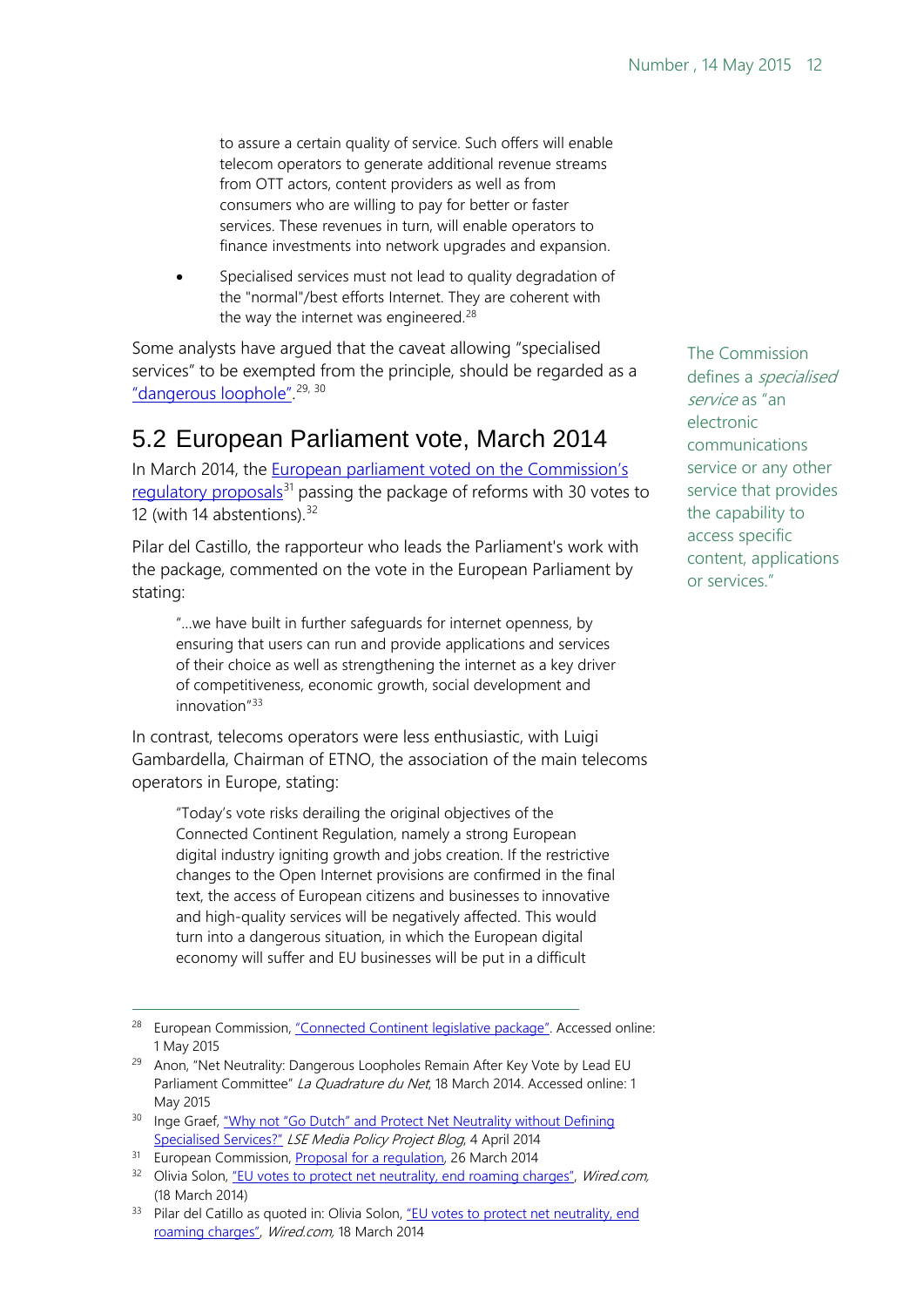competitive situation with respect to other regions of the world".[34](#page-12-1)

### <span id="page-12-0"></span>5.3 Coalition Government comment on European regulation

In February 2015, [DCMS Minister Ed Vaizey MP wrote to Sir William](http://esid.parliament.uk/Documents/16d43ffa-9456-4c9f-8558-b3ad87b5e6c6.pdf)  [Cash,](http://esid.parliament.uk/Documents/16d43ffa-9456-4c9f-8558-b3ad87b5e6c6.pdf) in his capacity as Chairman of the European Scrutiny Committee, to provide an update on setting out the Commission's Presidency text covering net neutrality (and roaming) elements of the telecommunications single market. Mr Vaizey explained that he supported the lack of specific details in the regulatory text as it retained flexibility, but was also seeking clarification that the regulation would not negatively impact upon the UK's self-regulatory system:

I believe that the lack of specific definitions of 'net neutrality' and 'specialised services' future-proofs the regulation by providing sufficient flexibility in the text. Although there was a push by some Member States, this has been resisted by the Presidency. This flexibility is supplemented by the principles-based approach that has been adopted and I support.

However, the current text sets out the principle that all traffic should be treated the same, whilst also setting out what constitutes reasonable traffic management, followed a series of instances when exceptional traffic management can take place. Council remains undecided on this point. I am seeking to have the formulation of this text altered in order to make it clear which forms of traffic management are acceptable in order to effectively manage networks - and thus ensure quality of services for users across a variety of services - and which forms of traffic management are not considered to be acceptable and may drive or underlie anticompetitive behaviours.

A further risk arises from attempting to minimise the Regulation's impact on the current self-regulatory system here in the UK. In particular, I am seeking to ensure that the text will allow the continuation of self-regulatory processes for blocking of unlawful material. Progress towards this outcome is well-developed and positive.[35](#page-12-2)

<span id="page-12-1"></span><sup>&</sup>lt;sup>34</sup> Luigi Gambarella as quoted in: Anon, "MEPs strengthen Net Neutrality in telecoms [overhaul"](http://www.euractiv.com/sections/infosociety/meps-strengthen-net-neutrality-telecoms-overhaul-301352) EurActiv.com, 4 April 2014

<span id="page-12-2"></span><sup>&</sup>lt;sup>35</sup> [Ed Vaizey MP letter to Sir William Cash,](http://esid.parliament.uk/Documents/16d43ffa-9456-4c9f-8558-b3ad87b5e6c6.pdf) Chairman of the European scrutiny [Committee,](http://esid.parliament.uk/Documents/16d43ffa-9456-4c9f-8558-b3ad87b5e6c6.pdf) 17 February 2015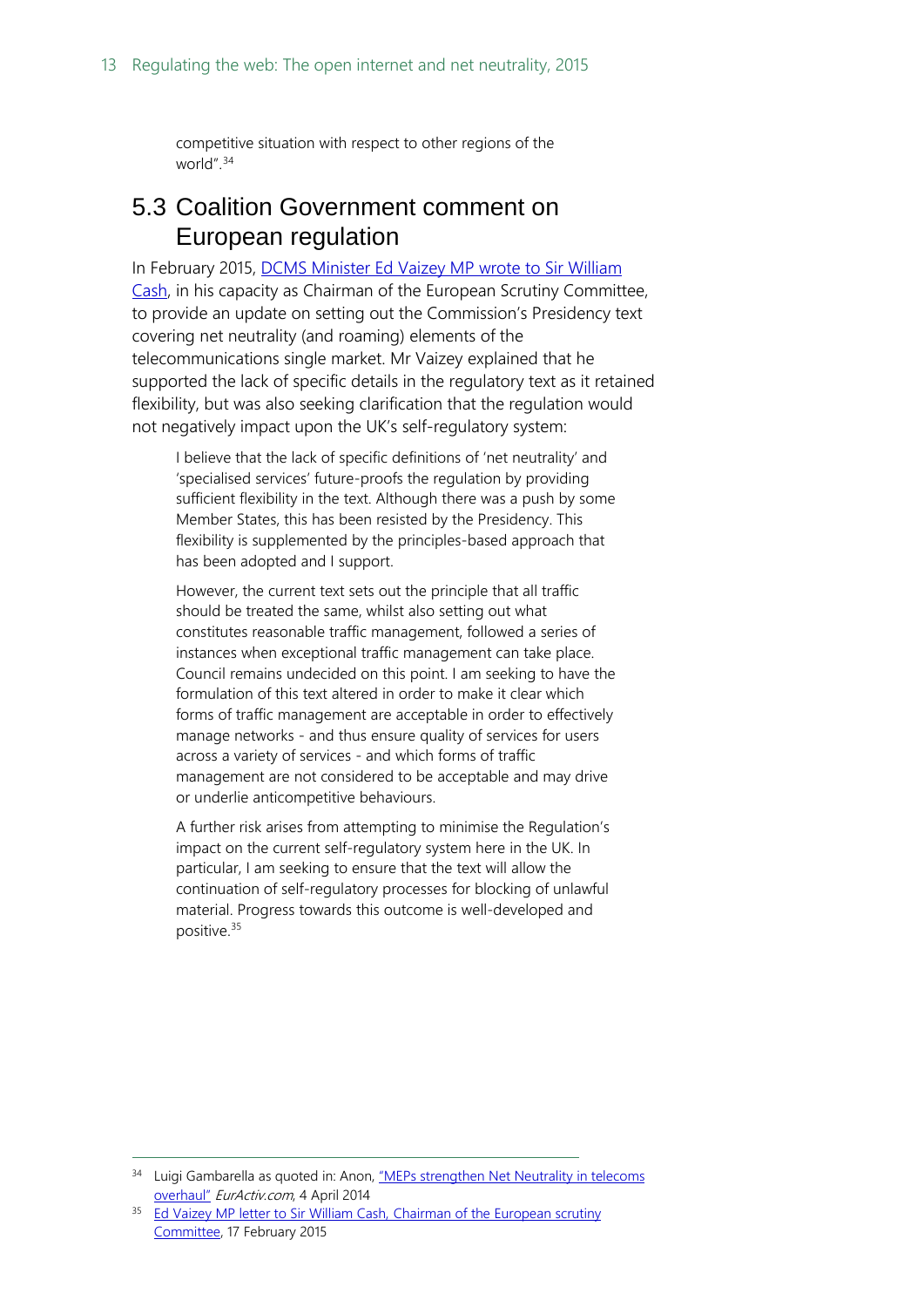# <span id="page-13-0"></span>6. Net neutrality around the world

### <span id="page-13-1"></span>Chile

Chile was the first country to introduce legislation enforcing net neutrality, when it included net neutrality provisions to its General Telecommunications Law in 2010.<sup>[36](#page-13-5)</sup>

### <span id="page-13-2"></span>The Netherlands

The Netherlands became the second country worldwide—and first in Europe—to introduce net neutrality legislation in June 2011. The national law bans its mobile telephone operators from blocking or charging consumers extra for using internet-based communications services, (e.g. Skype or WhatsApp).<sup>[37](#page-13-6)</sup> An article in *Newsweek* highlighted that as a result of the law, Dutch mobile operators raised charges overall to compensate for revenue lost due to the restrictions. But advocates still hail the law as a consumer victory.<sup>[38](#page-13-7)</sup>

### <span id="page-13-3"></span>Brazil

On 22 April, 2014, Brazil adopted a new law which establishes that telecom companies cannot change prices based on the amount of content accessed by users.<sup>[39](#page-13-8)</sup> The legislation—dubbed Brazil's 'Internet Constitution'—has been hailed by experts, such as Sir Tim Berners-Lee, for balancing the rights and duties of users, governments and corporations while ensuring the Internet continues to be an open and decentralized network.<sup>[40](#page-13-9)</sup>

### <span id="page-13-4"></span>USA

 $\overline{a}$ 

In February 2015, the US telecoms regulator US telecommunications [regulator approved a plan to govern the internet like a public utility,](http://www.whitehouse.gov/net-neutrality) thereby enshrining net neutrality into US law.<sup>[41](#page-13-10)</sup> This decision is being subjected to judicial review.

<span id="page-13-5"></span><sup>&</sup>lt;sup>36</sup> Lauren Walker, "How is Net Neutrality Working for the Countries That Have It?", Newsweek.com, 10 September 2014

<span id="page-13-6"></span><sup>&</sup>lt;sup>37</sup> Associated Press[, "Net neutrality enshrined in Dutch law",](http://www.theguardian.com/technology/2011/jun/23/netherlands-enshrines-net-neutrality-law) *Guardian*, 23 June 2012

<span id="page-13-7"></span><sup>&</sup>lt;sup>38</sup> Lauren Walker, "How is Net Neutrality Working for the Countries That Have It?", Newsweek.com, (10 September 2014)

<span id="page-13-8"></span><sup>&</sup>lt;sup>39</sup> Jane Wakefiel, "Net neutrality - [should you care about it?"](http://www.bbc.co.uk/news/technology-27397857) BBC, 14 May 2014

<span id="page-13-9"></span><sup>40</sup> Reuters[, "Brazilian Congress Passes Internet Bill of Rights",](http://www.nytimes.com/reuters/2014/04/22/technology/22reuters-internet-brazil.html?partner=rss&emc=rss) NY Times, 22 April 2014

<span id="page-13-10"></span><sup>41</sup> White House Briefing: Net Neutrality: President Obama's Plan for a Free and Open [Internet,](http://www.whitehouse.gov/net-neutrality) 26 February 2015